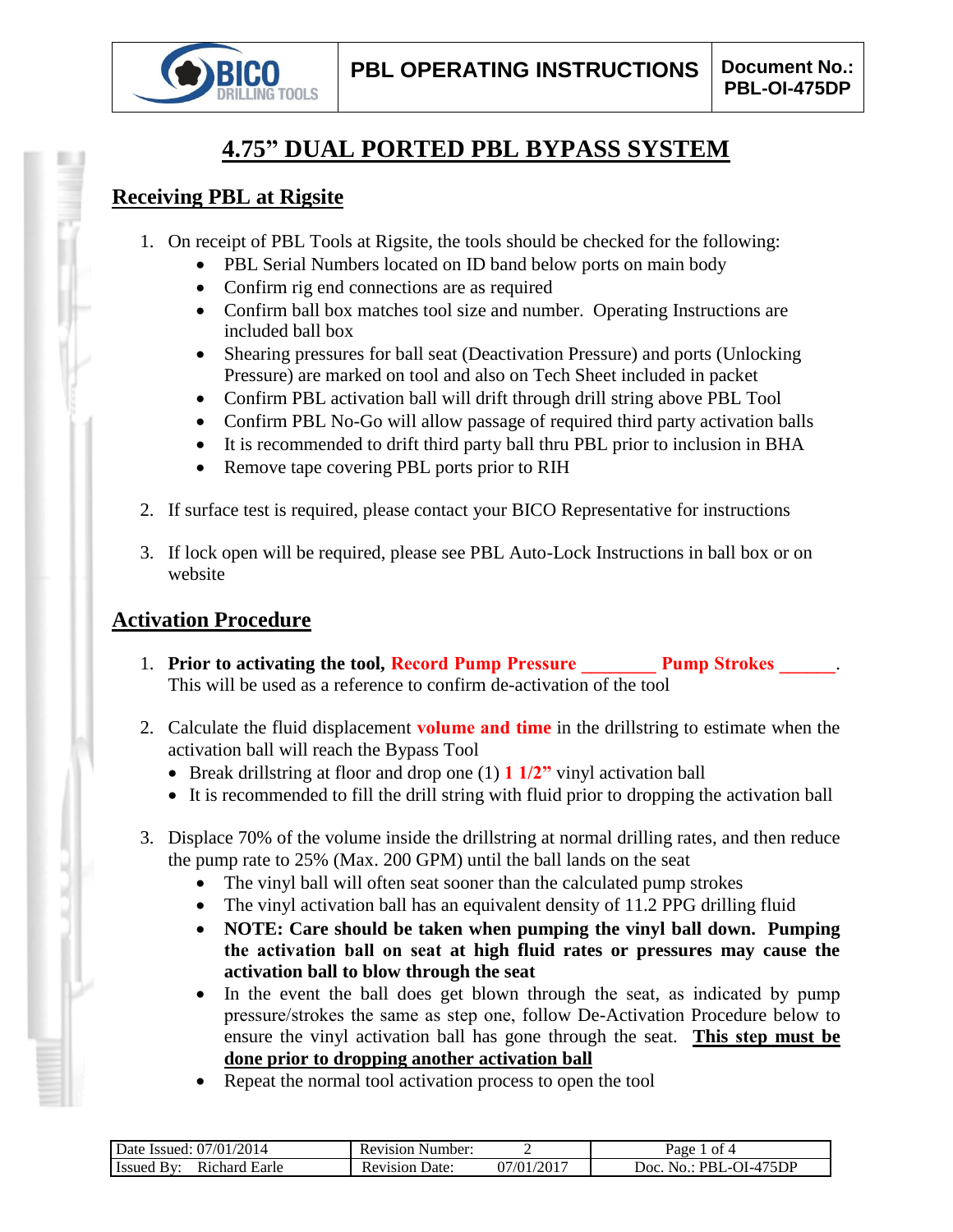- 4. When the activation ball lands on-seat, the Sleeve will shift to its open position against the spring with pump pressure. The activation ball will not float off of the seat if pumping is discontinued
	- **NOTE: IT TAKES LESS THAN 250 PSI TO ACTIVATE /OPEN THE TOOL**
	- Surface indication of the tool being in the open position is a pressure drop. **Compare pump pressure/strokes to rates and pressures recorded in step one.** Once the tool is open, pump rates can be increased to the desired rate above the ball deactivation shearing pressure**.** High pump rates/PSI will not push the ball through the seat and deactivate the tool. The deactivation pressure, marked on the tool and on Tech Sheet, only applies after the steel balls have been dropped to deactivate the tool
	- Fluid will now be diverted through the side ports. As long as pumping is continuous, fluid will be diverted through the ports. If pumping is halted, the sliding sleeve will shift to the closed position. When pumping resumes, the sleeve will shift open again allowing fluid diversion through the ports of the PBL Tool
	- It is recommended a constant, high pump rate be maintained while the tool is in the open position. **If low flow rates, low differential pressures between drill pipe and annulus, bullheading, squeezing or similar low flow operations are required, it is recommended to deactivate the PBL Tool before commencing such operations**
	- Rotating and reciprocating the drillstring is good practice while activating and deactivating the PBL Tool

### **De-Activation Procedure**

**IG TOOLS** 

- 1. Break the drillstring at rig floor and drop 2 steel **1 3/8"** de-activation balls. It is good practice to drop the second steel ball 5-10 seconds after the first one
- **2.** After dropping the steel de-activation balls, immediately start pumping at 50% of the normal flow rates (100 GPM minimum) keeping the pump pressure 1000 psi below PBL deactivation pressure and watch for a pressure increase
	- When the steel balls reach the PBL Tool, they will restrict flow through the ports creating an immediate pressure increase. Bring the pressure up as quickly as possible. Do not slow or stop flow rates
	- **The vinyl ball should blow through the seat at +/- 10% of stated shear pressure depending upon down hole conditions**
	- A pressure decrease is an indication the vinyl activation ball has blown through the seat and into the ball catcher. The steel balls will follow into the ball catcher
- 3. After the vinyl ball shears through the seat, the sleeve will move to the closed position. Circulation will now be through the BHA
- 4. When pumping is resumed, check that the pressure and strokes are the same as they were prior to activating the PBL Tool (See data recorded in step one, above)

**NOTE:** After tripping out of the hole, the balls must be removed from the ball catcher sub before RIH again. **The used vinyl activation balls should be immediately discarded and NEVER RE-RUN.** It is not recommended to TIH with balls in cage

| Date Issued: 07/01/2014            | <b>Revision Number:</b> |                         | $2$ of 4<br>$a$ ge $\overline{a}$         |
|------------------------------------|-------------------------|-------------------------|-------------------------------------------|
| <b>Issued By:</b><br>Richard Earle | Revision<br>Date:       | .)7/01/201 <sup>-</sup> | $\therefore$ PBL-OI-475DP<br>Doc.<br>No . |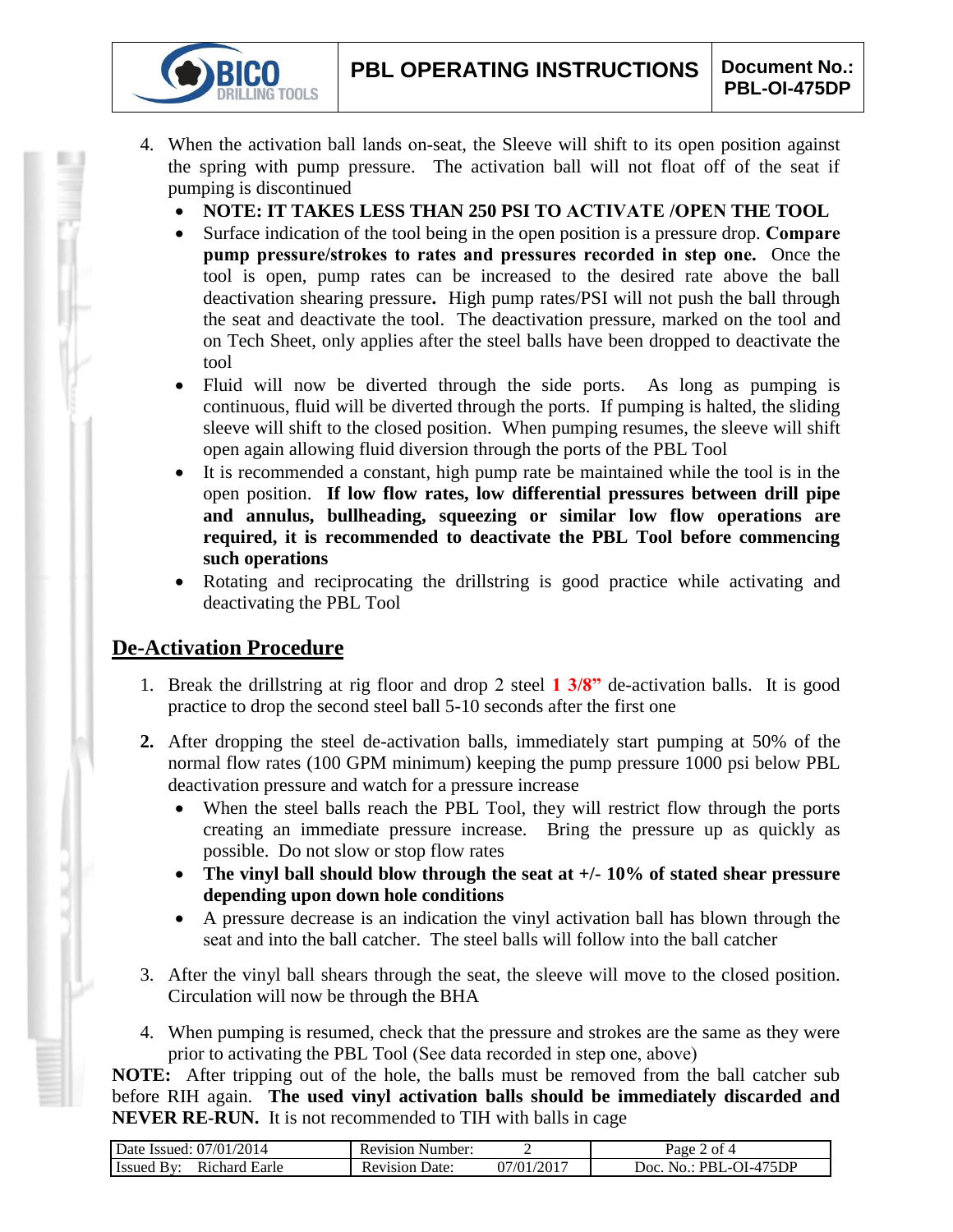

**JRECTION** 

 $\overline{d}$ 

**DROF** 

If required, ensure float valve is in BHA below PBL or finger trap has been installed in cage to prevent movement of balls. Consult BICO if situation arises. **If the PBL sub is to be rerun after being activated, it is strongly recommended to deactivate the tool prior to tripping out of the hole**

### **Emergency Weighted Darts with Vinyl Balls or "Fast Darts"**

A Weighted Dart inserted in a **1.5"** vinyl ball or a **1.5"** Fast Dart is supplied as part of the package of operating balls. **These Darts are to be utilized only in cases where it is not possible to pump down the Vinyl Ball.** These ball/darts weigh approximately 6-7 times greater than the standard activation ball to facilitate activation of the PBL sub when limited or no circulation is possible. **These ball/darts MUST be dropped in direction indicated below down the drillstring when activating the tool.** It is not recommended to utilize the ball/dart in well bores with angles greater than 55<sup>°</sup> if pumping is not possible

#### **Weighted Ball/Dart Fast Dart**





**If Fast Dart is utilized in conditions when circulation is possible, the maximum flow rate is 150 GPM when pumping down Dart.** If deactivation is required, use same procedure as above. Each activation by Fast Dart reduces the total available cycles by one

Should there be any questions regarding the operational procedures of the PBL Tool please contact BICO Drilling Tools or visit our website at: **www.bicodrilling.com**

#### **Contacts: BICO Drilling Tools, Inc**

**Corporate Headquarters and Service Center - Houston, Texas**

1604 Greens Road Houston, TX 77032 Phone: 281-590-6966, 877-779-2426 Fax: 281-590-2280 e-mail: [sales@bicodrilling.com](mailto:sales@bicodrilling.com)

**Southeast Service Center Broussard, Louisiana**

303 Ida Road Broussard, LA 70518 Phone: 337-839-1133 Fax: 337-839-1143 **Mid-Continent Service Center Oklahoma City, Oklahoma** 1901 S.E. 22nd Street Oklahoma City, OK 73129 Phone: 405-677-5877 Fax: 405-677-5218

**Rocky Mountains Service Center Casper, Wyoming** 1849 Pyrite Casper, WY 82604 Phone: 307-237-1420, 888-437-1420 Fax: 307-237-1419

| Date Issued: 07/01/2014            | <b>Revision Number:</b> |            | Page 3 of 4            |
|------------------------------------|-------------------------|------------|------------------------|
| Richard Earle<br><b>Issued By:</b> | <b>Revision Date:</b>   | 07/01/2017 | Doc. No.: PBL-OI-475DP |